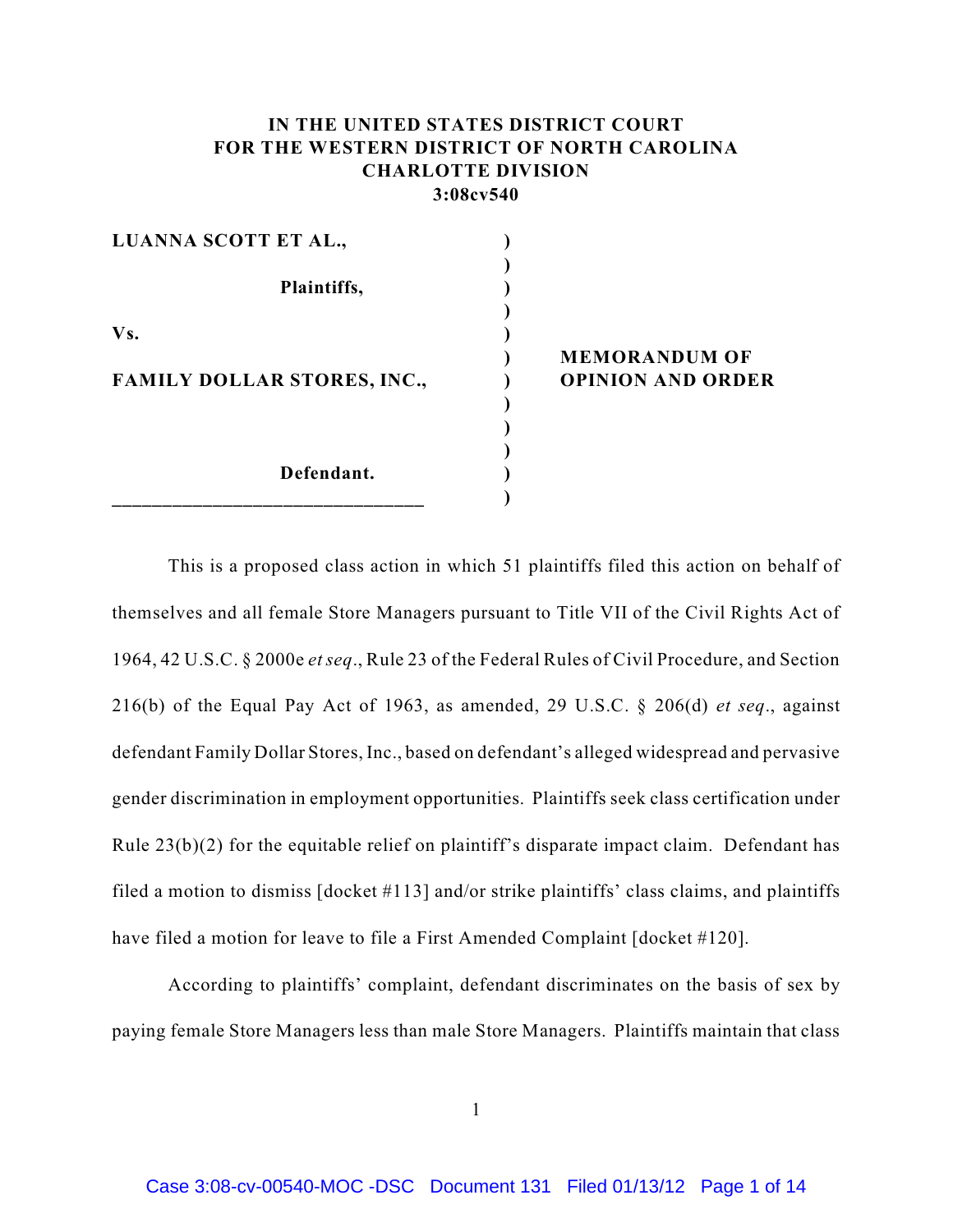certification is appropriate under Rule 23(b)(2) for the equitable relief sought on plaintiffs' pattern-or-practice claims and/or disparate treatment under Title VII. For plaintiffs' claim for punitive damages, plaintiffs seek class certification under either Rule 23(b)(2) as part of the relief available at Stage 1 of a bifurcated trial of their pattern or practice claim for injunctive relief, and/or as a hybrid certification under both Rules  $23(b)(2)$  and  $23(b)(3)$ .

#### **I. Background**

A. This Court's Rulings Regarding Plaintiffs' Purported Class Action Before the Supreme Court's Decision in *Wal-Mart Stores, Inc. v. Dukes*, 131 S. Ct. 2541, 2555 (2011)

On October 14, 2008, plaintiffs, fifty-one former and current female Family Dollar store managers, including forty-nine of the original fifty EEOC complainants, filed this action in the Northern District of Alabama, on behalf of themselves and "all female Store Managers." Plaintiffs allege the following claims: (1) gender discrimination based on disparate impact under Title VII (Count One); (2) gender discrimination based on disparate treatment under Title VII (Count Two); (3) punitive damages under Title VII (Count Three); and (4) Equal Pay Act (Count IV). Plaintiffs seek injunctive and declaratory relief, equitable relief, back pay plus interest, liquidated pay under the EPA, punitive damages under Title VII, and attorney's fees and costs.

On November 24, 2008, the case was transferred to this court based on improper venue. On January 23, 2009, defendant filed a motion for judgment on the pleadings, contending that plaintiffs will be unable to satisfy class certification requirements under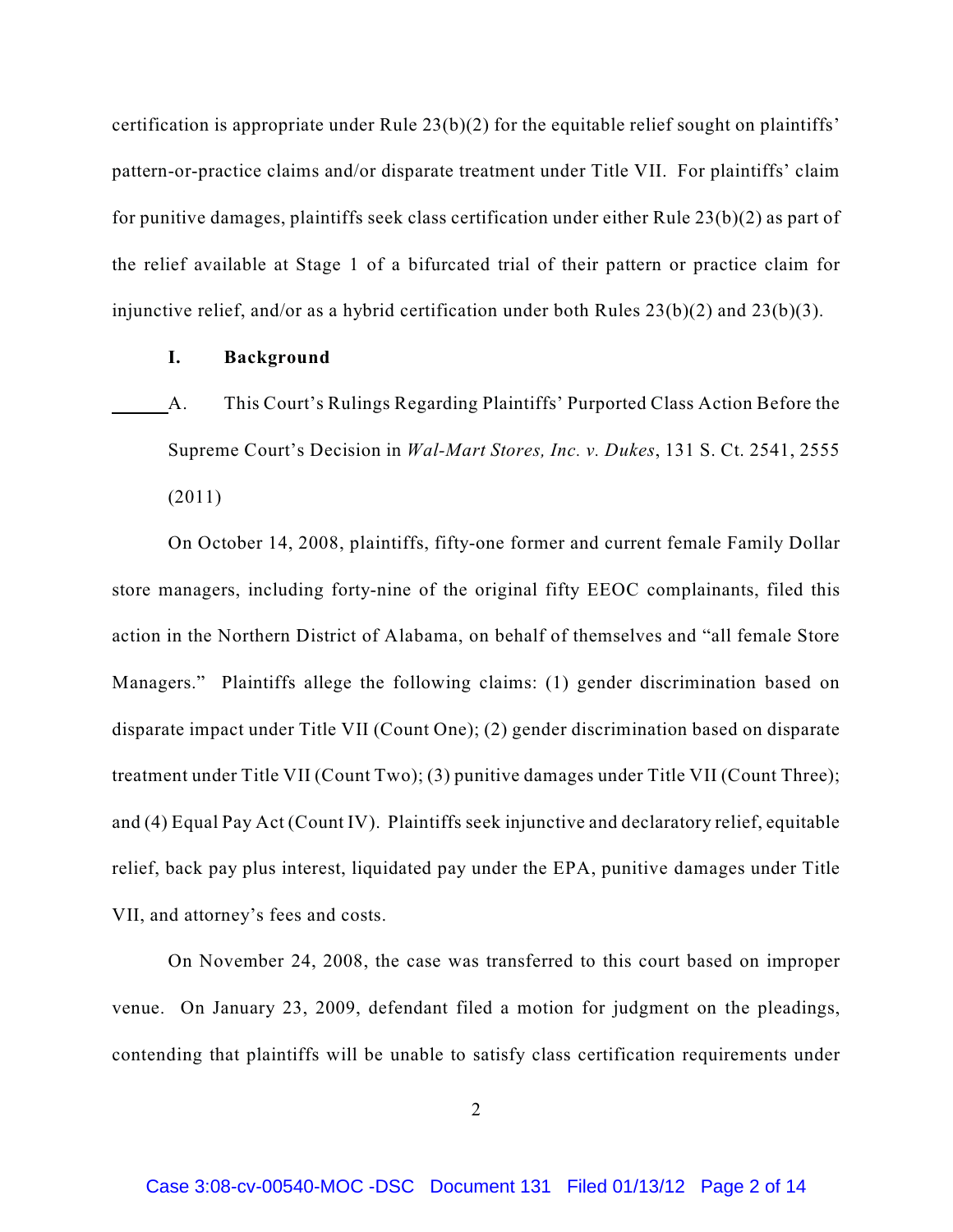either Rule 23(b)(2) or Rule 23(b)(3). On April 21, 2009, Judge Cayer entered a Memorandum and Recommendation ("M&R"), recommending that defendant's motion be denied without prejudice. Judge Cayer's recommendation specifically found that defendant's motion should be denied pending limited class certification discovery, stating that "[t]he factors spelled out in Rule 23 must be addressed through findings, even if they overlap with issues on the merits." (M&R p. 5, docket #59.) The Recommendation also specifically found that plaintiffs' complaint satisfied the pleading standards of *Bell Atlantic Corp. v. Twombly*, 550 U.S. 544, 555 (2007), and *Ashcroft v. Iqbal*, 556 U.S. 662 (2009). On January 7, 2010, Judge Conrad entered an order denying defendant's motion for judgment on the pleadings and adopting Judge Cayer's M&R.

On July 14, 2010, defendant filed a motion for summary judgment on Counts I, II, and III, and for partial summary judgment on Count IV. Defendant filed a corrected motion for summary judgment on July 27, 2010. Also on July 27, 2010, plaintiffs filed a motion to stay defendant's summary judgment motion pending discovery or for denial of the motion without prejudice until commencement and completion of discovery. On July 29, 2010, the court granted plaintiffs' motion to stay defendant's summary judgment motion pending discovery.

On August 18, 2010, defendant filed a motion for protective order with respect to the scope of class certification discovery. On September 20, 2010, the court denied the motion for protective order on the same grounds as already ruled upon in the prior motion for judgment on the pleadings, specifically stating that "defendant cites no authority holding that class certification discovery should be curtailed in the manner it proposes" and "where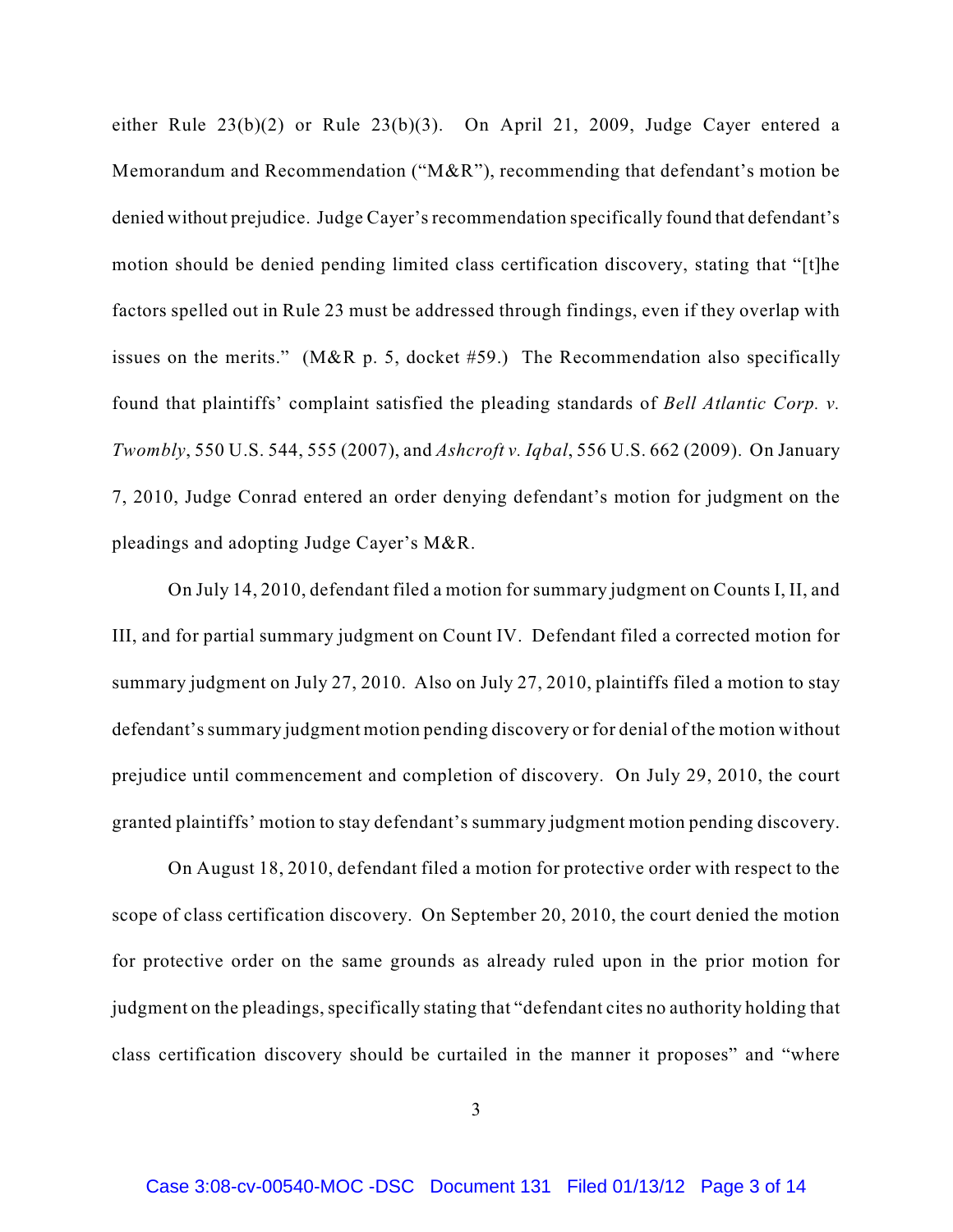plaintiff has propounded discovery requests reasonably calculated to lead to the identification of potential class members, Defendant's Motion for Protective Order must and will be denied." (Order, docket no. 91.)

On January 27, 2011, the court granted a motion by plaintiffs to stay pending mediation.

B. The Supreme Court Issues Its Opinion in *Wal-Mart Stores, Inc. v. Dukes*, 131 S. Ct. 2541, 2555 (2011)

On June 20, 2011, the U.S. Supreme Court issued a ruling in *Wal-Mart Stores, Inc. v. Dukes*, 131 S. Ct. 2541, 2555 (2011). In *Dukes*, the plaintiffs, all female employees of Wal-Mart, filed a purported class action, seeking to recover injunctive relief, compensatory damages, backpay, and punitive damages based on alleged gender discrimination against the proposed class. The plaintiffs' theory of discrimination was based on the contention that female employees at Wal-Mart were discriminated against in terms of promotion and pay. The Ninth Circuit certified the proposed class of plaintiffs. The Supreme Court reversed the Ninth Circuit's certification. Specifically, the Court held that the proposed plaintiff class could not show the element of commonality for the purpose of class certification under Rule 23(b)(2). The Court stated that "[b]ecause respondents provide no convincing proof of a company-wide discriminatory pay and promotion policy, we have concluded that they have not established the existence of any common question." *Id*. at 2556-57.

The Court explained that "[a] party seeking class certification must affirmatively demonstrate his compliance with the Rule–that is, he must be prepared to prove that there are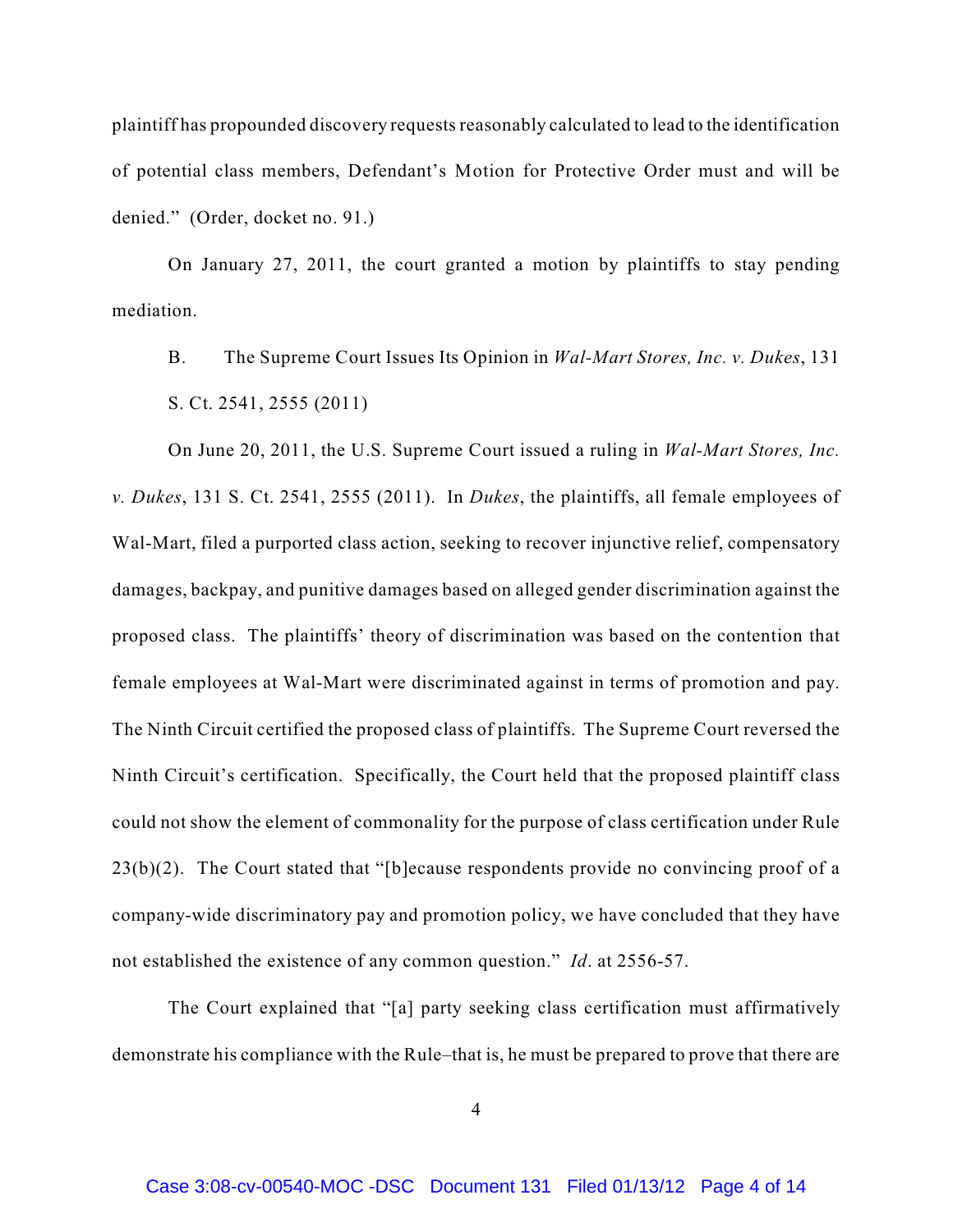in fact sufficiently numerous parties, common questions of law or fact, etc." *Id*. The Court found the following deficiencies in plaintiffs' discovery and evidence:

 As evidence that there were indeed "questions of law or fact common to" all the women of Wal–Mart, as Rule 23(a)(2) requires, respondents relied chiefly on three forms of proof: statistical evidence about pay and promotion disparities between men and women at the company, anecdotal reports of discrimination from about 120 of Wal–Mart's female employees, and the testimony of a sociologist, Dr. William Bielby, who conducted a "social framework analysis" of Wal–Mart's "culture" and personnel practices, and concluded that the company was "vulnerable" to gender discrimination.

*Id*. at 2549.

The Court held that "[t]he only corporate policy that the plaintiffs' evidence convincingly establishes is Walmart's 'policy' of allowing discretion by local supervisors over employment matters." *Wal-Mart*, 131 S. Ct. at 2555. The Court held that this was "just the opposite of a uniform employment practice that would provide commonality needed for a class action" because "it is a policy *against having* uniform employment practices." *Id*. (emphasis in original). The Court observed that there were two ways to satisfy Rule 23 in a case such as the plaintiffs and, thus, bridge the "conceptual gap": (1) through a claim that the employer used a biased testing procedure; (2) or through significant proof that an employer operated under a general policy of discrimination if the discrimination manifested itself in the same way for all class members. *Id*. at 2553. As to the first prong, the Court stated that the first manner of bridging the gap could include a testing procedure or other company wide evaluation method that can be charged with bias. *Id*.

C. Disposition of the Case in this Court After *Wal-Mart Stores, Inc. v. Dukes*, 131 S. Ct. 2541, 2555 (2011)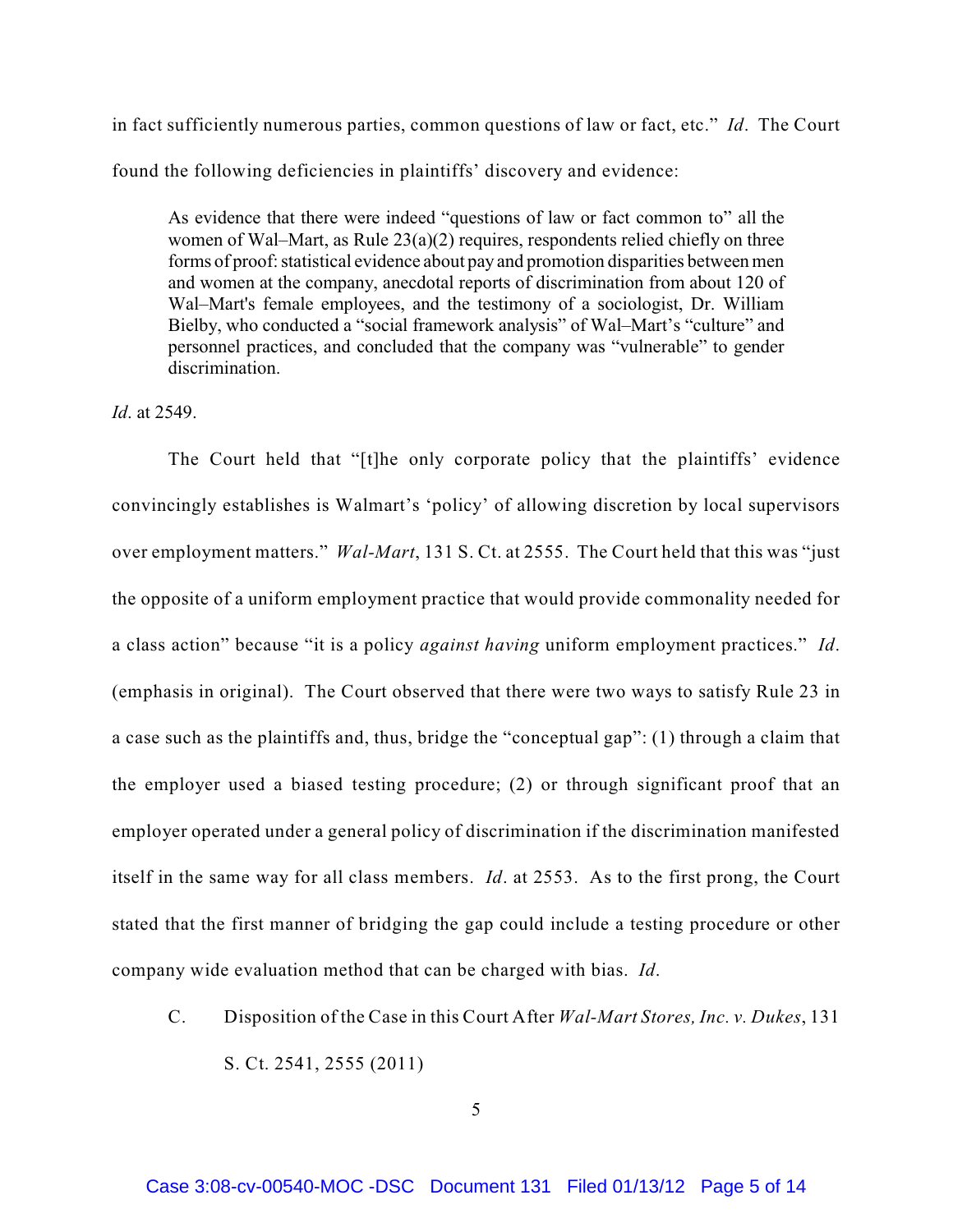On July 21, 2011, the parties filed a joint status report in this court regarding completion of mediation, informing the court that mediation efforts had failed. On September 19, 2011, defendant filed a motion to dismiss and/or strike plaintiffs' class claims as foreclosed by the Court's reasoning in *Wal-Mart Stores, Inc. v. Dukes*. On October 27, 2011, plaintiffs filed a response brief. On October 28, 2011, plaintiffs filed a motion for leave to file a First Amended Complaint. On November 1, 2011, the court set the pending motions for hearing. On November 7, 2011, defendant filed a brief in reply to its motion to dismiss and/or strike. The court held a hearing on the motions on November 22, 2011.

#### **II. Applicable Standards of Review**

### **A. Motions to Dismiss under Rule 12(b)(6)**

In ruling on a motion to dismiss for failure to state a claim, it must be recalled that the purpose of a 12(b)(6) motion is to test the sufficiency of the complaint, not to decide the merits of the action. *Schatz v. Rosenberg*, 943 F.2d 485, 489 (4<sup>th</sup> Cir. 1991); *Food Lion, Inc. v. Capital Cities/ABC, Inc.*, 887 F. Supp. 811, 813 (M.D.N.C. 1995). At this stage of the litigation, a plaintiff's well-pleaded allegations are taken as true, and the complaint, including all reasonable inferences therefrom, are liberally construed in the plaintiff's favor. *McNair v. Lend Lease Trucks, Inc.*, 95 F.3d 325, 327 (4<sup>th</sup> Cir. 1996).

The duty of fair notice under Rule 8(a), however, requires the plaintiff to allege, at a minimum, the necessary facts and grounds that will support his right to relief. *See Bell Atl. Corp. v. Twombly*, 550 U.S. 544, 555 (2007). As the Supreme Court has instructed, although detailed facts are not required, "a plaintiff's obligation to provide the grounds of his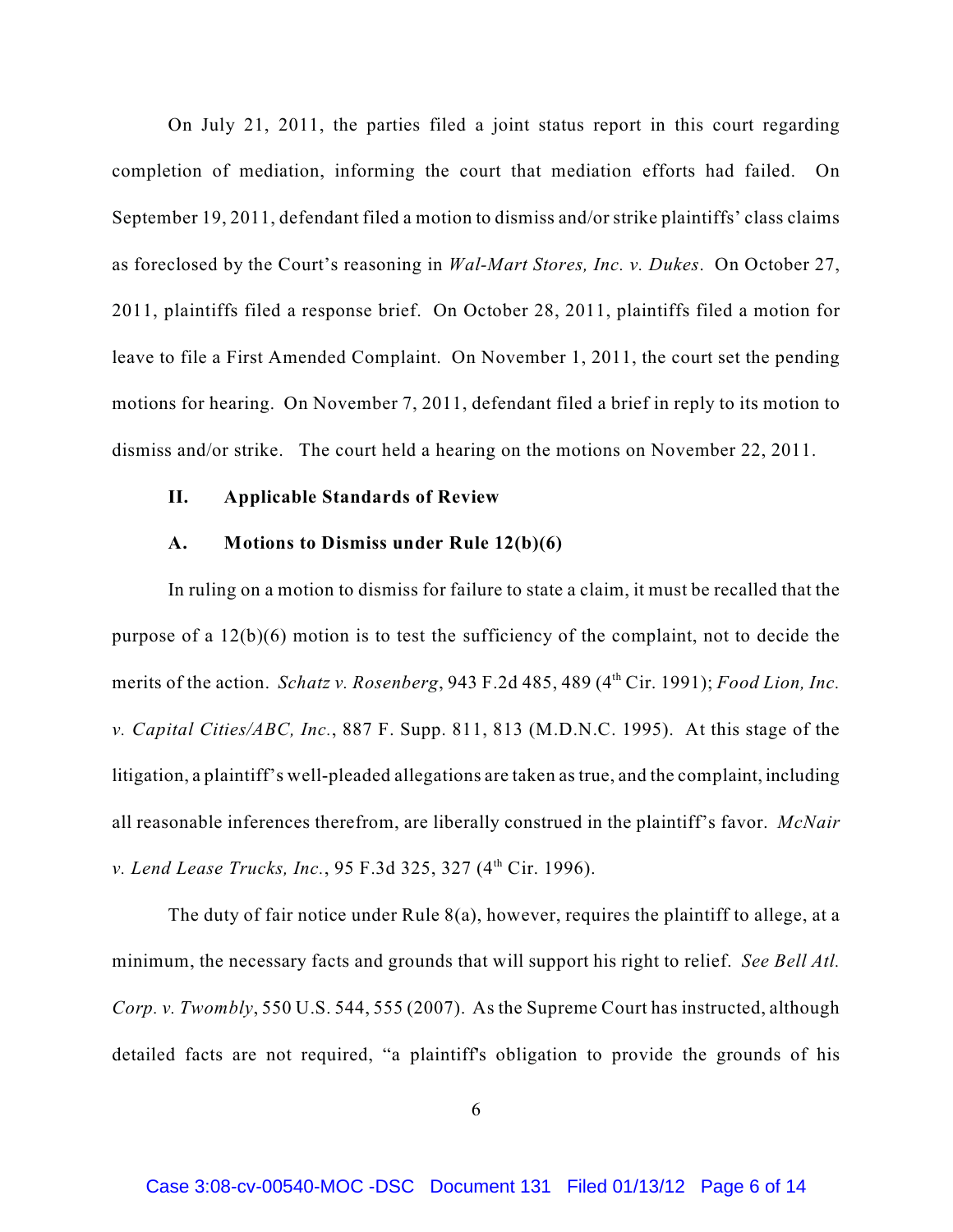entitlement to relief requires more than labels and conclusions, and a formulaic recitation of the elements of a cause of action will not do." *Id.* (internal citation omitted). *See also Ashcroft v. Iqbal*, 129 S. Ct. 1937 (2009) (clarifying *Twombly*).

### **B. Motions to Amend Pursuant to Rule 15**

Federal Rule of Civil Procedure 15(a) provides that a party may amend its pleading after the expiration of the time periods specified in Rule  $15(a)(1)$  "only with the opposing party's written consent or the court's leave." FED. R. CIV. P.  $15(a)(2)$ . Rule  $15(a)(2)$  further provides that leave to amend shall be freely given "when justice so requires." *Id*. Absent a showing of undue delay, bad faith, futility, or prejudice to the opposing party, a court should grant a party leave to amend. *Foman v. Davis*, 371 U.S. 178, 182 (1962).

## **III. Analysis**

#### **A. The Parties' Arguments**

#### **1. Defendant's Motion to Dismiss the Original Complaint**

In support of the motion to dismiss and/or to strike, defendant contends that, after the Supreme Court's decision in *Dukes*, plaintiffs' class allegations of gender discrimination in pay, which rest on a theory that defendant's purported use of subjective decision-making created salary disparities between male and female employees, must be dismissed and/or stricken from the complaint. The court agrees. As defendant notes, plaintiffs filed this lawsuit in the Northern District of Alabama on October 14, 2008, *before* the Supreme Court issued the *Dukes* opinion. In consenting to the transfer of venue to this court, plaintiffs admitted that the plaintiffs in *Dukes* presented "virtually identical claims" as plaintiffs in this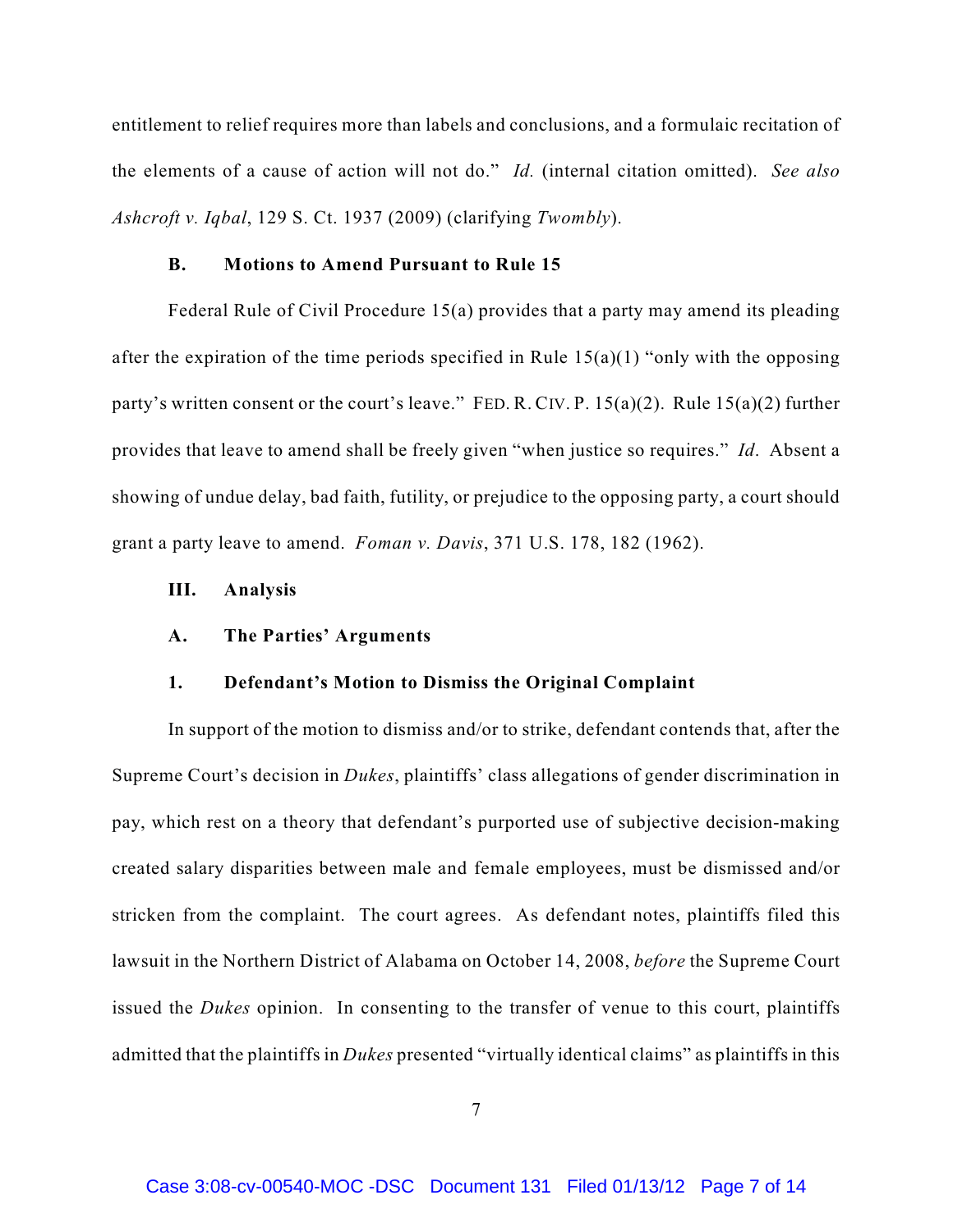lawsuit. The Supreme Court made clear in *Dukes* that, as a matter of law, plaintiffs such as those in this case cannot satisfy the Rule 23(a) commonality requirement for certifying a class under Title VII. That is, here, the complaint alleges that plaintiffs were discriminated against based on their gender as a result of subjective decisions made at the local store levels. This court finds that, for the same reasons, plaintiffs also cannot satisfy the nearly identical commonality showing–of similarly "situated persons"– that is required to certify a collective action under the EPA.

Furthermore, plaintiffs cannot state class claims for individualized monetary relief, such as back pay, punitive damages, and liquidated damages–under any combination of the procedural mechanisms available under Rule 23(b) because the Supreme Court unanimously held in *Dukes* that such relief is not available under Rule 23(b)(2). Plaintiffs' claims are also facially insufficient because–under their own allegations–plaintiffs cannot satisfy Rule 23(b)(3)'s predominance requirement.

Furthermore, the court finds that, after *Dukes*, it would be futile to allow plaintiffs to conduct discovery because plaintiff's theory for class certification is simply foreclosed by *Dukes*. Indeed, here, in support of their request for discovery, plaintiffs have stated that discovery is mostly completed, and that they will be able to identify questions of law or fact that are common to the proposed class at the class certification stage. Exhausted discovery is not, however, required before the court addresses defendant's motion to dismiss the class claims. To the contrary, "[a]ctive judicial supervision may be required to achieve the most effective balance that expedites an informed certification determination without forcing an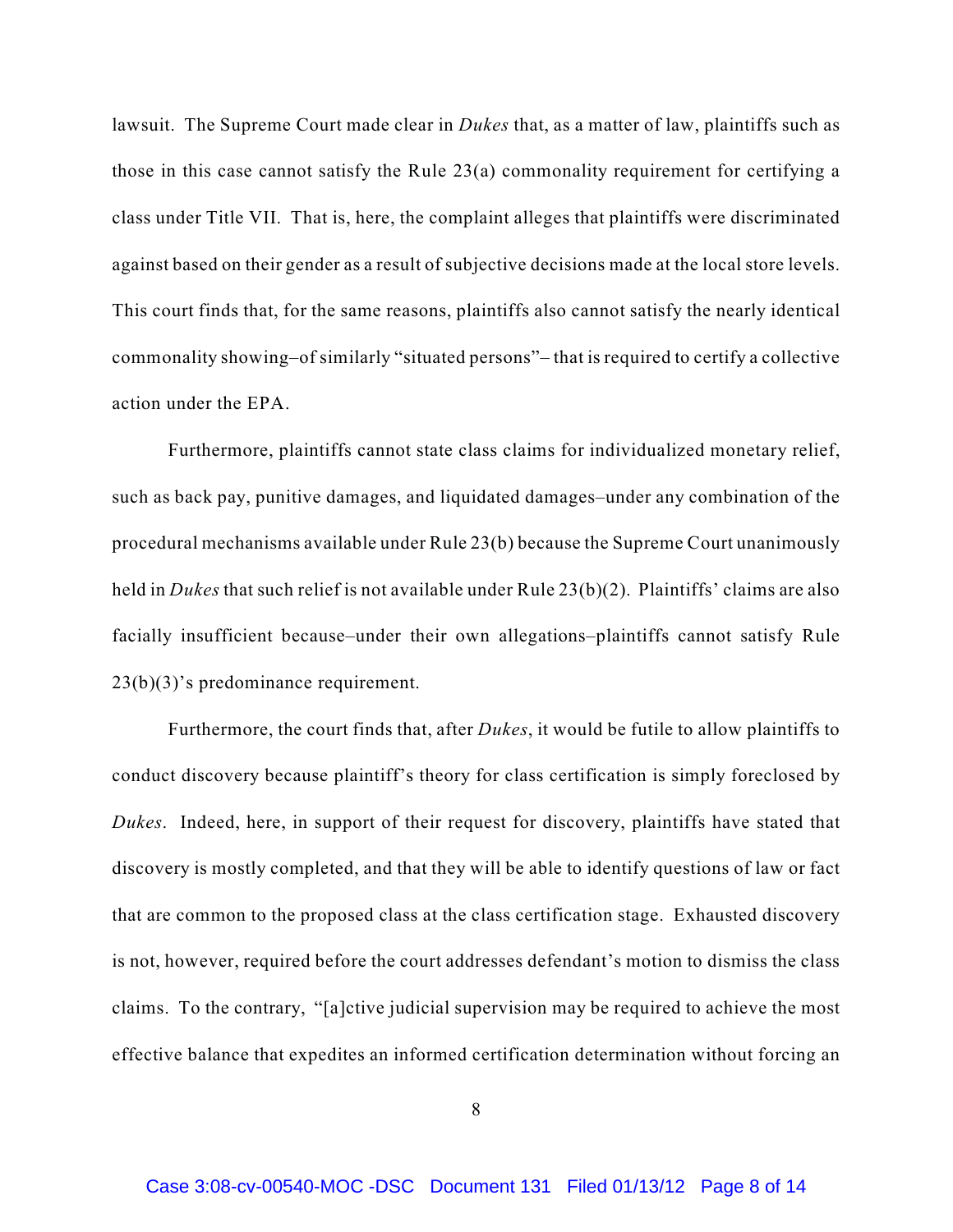artificial and ultimately wasteful division between 'certification discovery' and 'merits discovery." *In re Hydrogen Peroxide Antitrust Litig.*, 552 F.3d 305, 319 n.20 ( $3<sup>rd</sup> Cir. 2008$ ) (quoting FED. R. CIV. P. 23 Advisory Committee Note, 2003 Amendments). Here, plaintiffs have had adequate time to conduct discovery, and they have indeed conducted significant discovery in this and other similar cases against defendant in other jurisdictions. Like the plaintiffs in *Dukes*, plaintiffs here have been unable to "identif[y] a common mode of exercising discretion that pervades the entire company," *Dukes*, 131 S. Ct. at 2554–55, and the court finds that additional discovery would be futile and prejudicial to defendant.

In sum, the court will dismiss plaintiffs' class allegations. As to claims of gender discrimination by the individually named plaintiffs, the court will allow the complaint to survive the motion to dismiss as to these claims.

### **2. Plaintiffs' Motion to Amend the Complaint**

 After defendant filed the pending motion to dismiss, plaintiffs filed a motion to amend the complaint, purportedly in order to escape the death knell imposed by *Dukes* on the original complaint. In support of the motion to amend their complaint, plaintiffs contend that, since the filing of the initial complaint, plaintiffs have discovered additional facts about the internal operation of the defendant's compensation system and the criteria applied in setting Store Manager's pay. Plaintiffs contend that this new discovery gives rise to new allegations that the pay system includes a subjective component and gender stereotyping and that defendant's compensation system is now known to be more centralized and nonsubjective than may have been alleged in the original complaint. The proposed amended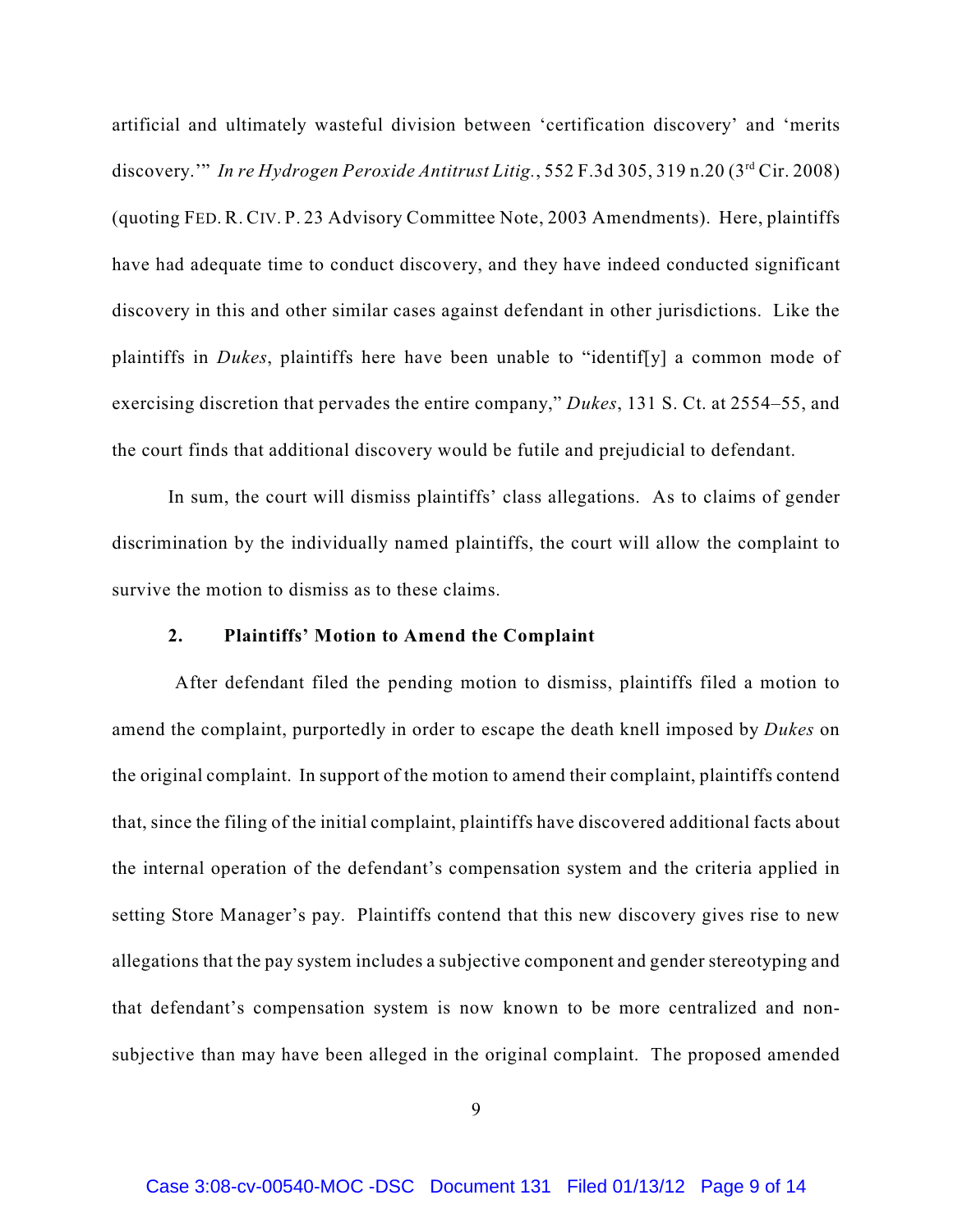complaint alleges that "defendant engages in centralized control of compensation for store managers at the corporate level of its operations." (First Am. Compl. ¶ 19.) Plaintiffs contend that they do not challenge pay decisions made at the store level of operations because jobs below Store Manager are not part of the putative class to be certified. (*Id*. ¶ 20.) Plaintiffs contend that the allegations in the proposed amended complaint are therefore not foreclosed by *Dukes*. Plaintiffs further contend that defendant will not be prejudiced by an amendment. Plaintiffs note that the proposed motion to amend was made well before the deadline for completion of class certification discovery and the filing of a motion for class certification.

The court will deny plaintiffs' motion to amend the complaint for several reasons. First, the proposed amended complaint attempts to restate claims for individuals who stipulated to dismissal with prejudice from the case as a whole, and the proposed amended complaint attempts to restate Equal Pay Act claims for individuals who dismissed such claims with prejudice. Specifically, on January 14, 2009, plaintiffs Linda Fulmer, Jean Macquarrie, and Helen Zimmerman stipulated to dismissal with prejudice. The proposed amended complaint, however, purports to state claims on behalf of these same individuals. Also on January 14, 2009, plaintiffs also stipulated to the dismissal with prejudice of Equal Pay Act claims as to 29 plaintiffs, but the proposed amended complaint purports to state claims on behalf of these individuals.

More significantly, however, the Supreme Court's decision in *Dukes* simply foreclosed any possible claims based on plaintiffs' original complaint because the only policy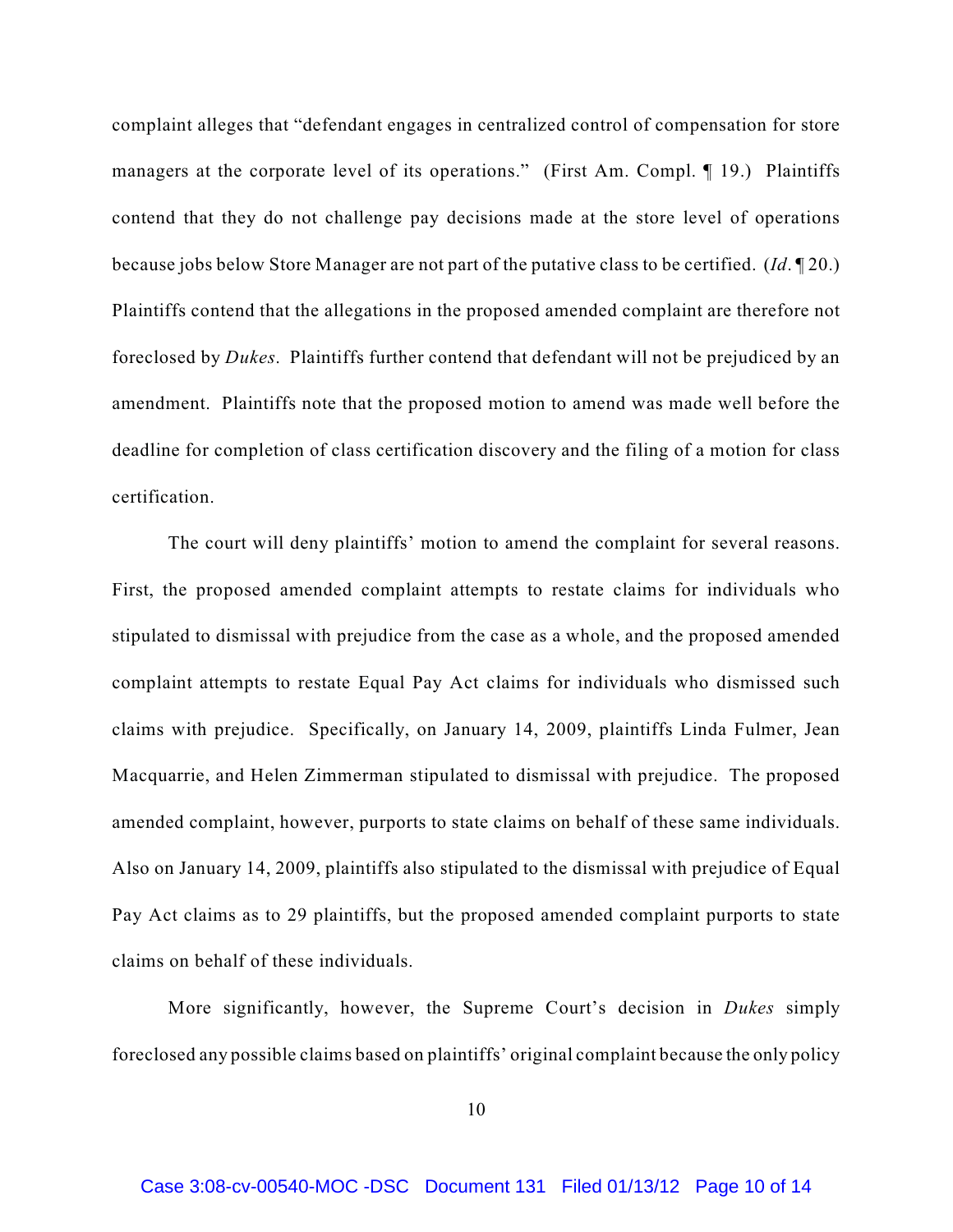or practice that plaintiffs contended was discriminatory was that "defendant's pay decision and/or system includes subjectivity and gender stereotyping that causes disparate impact to compensation paid to female store managers." Although plaintiffs purport to deny that class members' pay is set through a discretionary, subjective process, the new "facts" they allege are facts they have known all along, and the *discretionary* pay of managers, within uniformly established parameters, remain the only source of discrimination alleged. Defendant has persuasively shown that plaintiffs' contention that they have learned "new facts" is simply without merit, as plaintiffs and their counsel have sued defendant in multiple cases in numerous jurisdictions, and have extensively investigated company pay practices. Furthermore, as defendant notes, the proposed amended complaint appears to be an attempt to recast plaintiffs' class claims simply to avoid dismissal under *Dukes*, but even the allegations in the amended complaint ultimately point to subjective, individualized decisions rather than pointing to any uniform company-wide policy that discriminates against Store Managers.

Additionally, allowing plaintiffs to amend the complaint would prejudice defendant. Since the filing of the complaint three years ago, the parties have pursued discovery, including Interrogatories and Requests for Production, and have attempted to mediate claims under the original complaint. Here, plaintiffs chose not to file their proposed amended complaint until the briefing on defendant's motion to dismiss was nearly complete and over four months after the Supreme Court issued its opinion in *Dukes*. The proposed amended complaint is also prejudicial to defendant because it seeks to present a new theory for class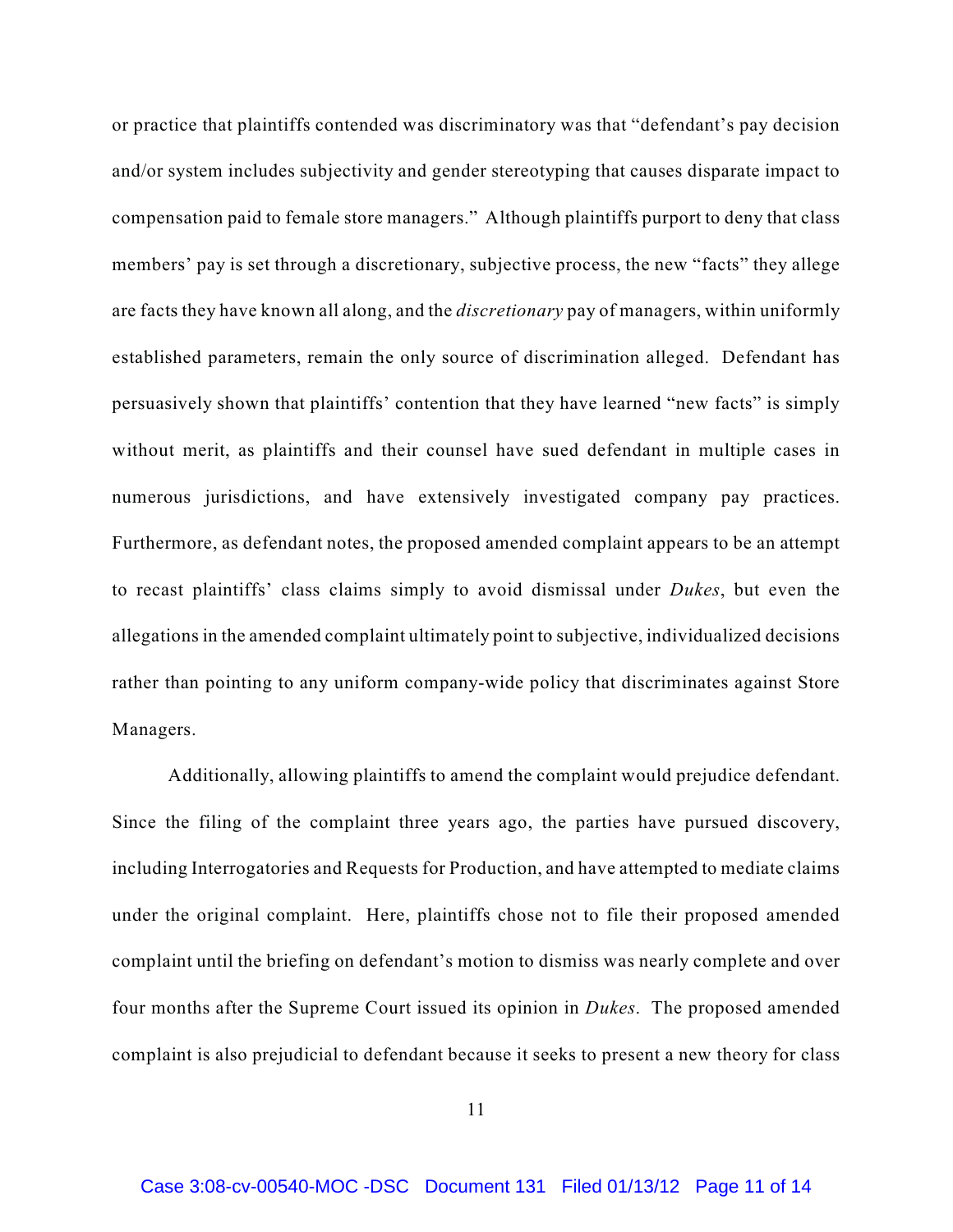claims in an attempt to avoid *Dukes.* Plaintiffs wish to pursue extensive discovery to support and clarify their new theories, which will require the parties to re-open and conduct new expert discovery based on plaintiffs' changed version of the facts.

Finally, as the court has already suggested, allowing plaintiffs to amend the complaint would be futile for several reasons. First, the proposed amended complaint does not allege facts that could establish that defendant had a policy that discriminated on the basis of gender in a common manner across the proposed class. Plaintiffs' new factual allegations in support of their class claims fall into three categories, none of which identifies a common discriminatory practice. First, plaintiffs' new allegations describe defendant's retail policies and allege that Store Managers' job duties are similar across the Family Dollar organization–"new facts" that plaintiffs were long aware from prior cases. In any event, these allegations have no bearing on gender discrimination. That is, every large company must impose budgetary constraints and uniform business controls on operating units; the fact that defendant maintains budgets, centrally directs merchandizing layouts, or controls thermostat settings has no bearing on gender discrimination. Second, plaintiffs' proposed amended complaint relies on purported statistical disparities in pay between men and women Store Managers. Alleged statistical disparities in pay between men and women store managers is, standing alone, insufficient to support a Title VII claim.

Third, plaintiffs vaguely allege in the proposed amended complaint a third group of "corporate-imposed policies and practices" used for compensation decisions, but plaintiffs fail to identify how any specific policy or practice operates in a discriminatory manner.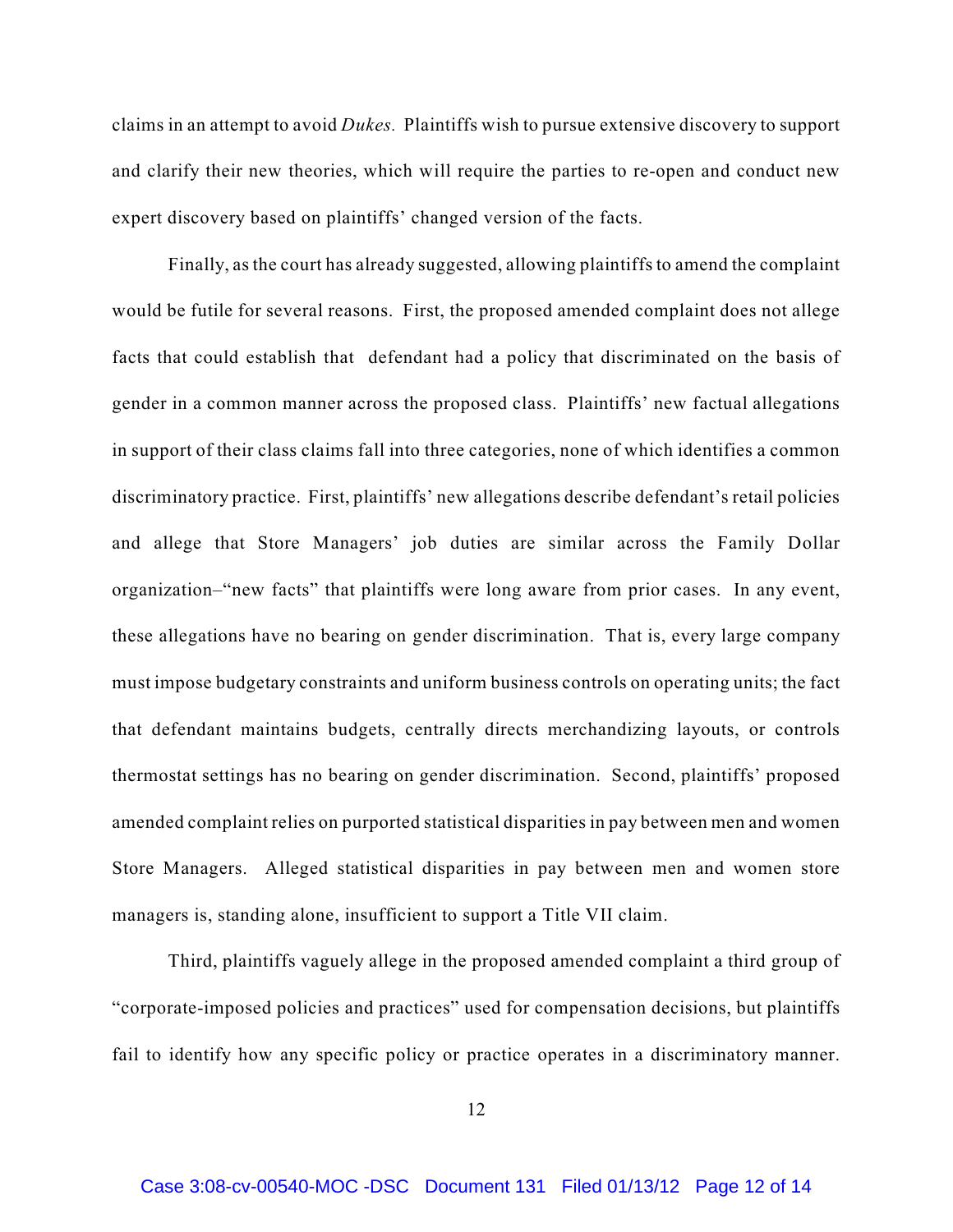Instead, these "corporate-imposed policies and practices" merely confirm gender neutrality in pay decisions, because the uniform parameters establishing pay ranges for Store Managers are applied uniformly to both men and women. For instance, plaintiffs allege that "salaries are subject to store payroll budgets established at Corporate headquarters"; the salary range for Store Managers "does not vary by store, district, region, or division, or any other individualized variable"; the pay structure imposes ranges for Store Manager pay; and Store Managers are placed in quartiles according to years of experience. None of these policies asserts a common discriminatory policy in violation of Title VII.

Indeed, in the proposed amended complaint, plaintiffs revert to the same theory asserted as in the original complaint–that a large number of decision-makers, consisting of "Regional Managers" and "Divisional Vice Presidents," located around the country, exercise *individual discretion* in placing Store Managers within the established pay ranges or by granting out-of-range exceptions, and that this *exercise of discretion* results in disparities in pay based on gender. Plaintiffs further allege that these individual decision-makers consider prior experience and/or prior pay. Thus, despite plaintiffs' attempt to avoid *Dukes*, the proposed amended complaint suffers from the same fatal defects as the original complaint.

Next, in Counts I-III of the proposed amended complaint, plaintiffs purport to state claims for monetary relief that are foreclosed under *Dukes*. The Supreme Court in *Dukes* specifically found that back pay under Title VII was a form of monetary relief that required an "individualized determination" and was therefore not amenable to Rule  $23(b)(2)$ certification. Thus, under *Dukes*, it is clear that, to the extent that plaintiffs seek class-wide